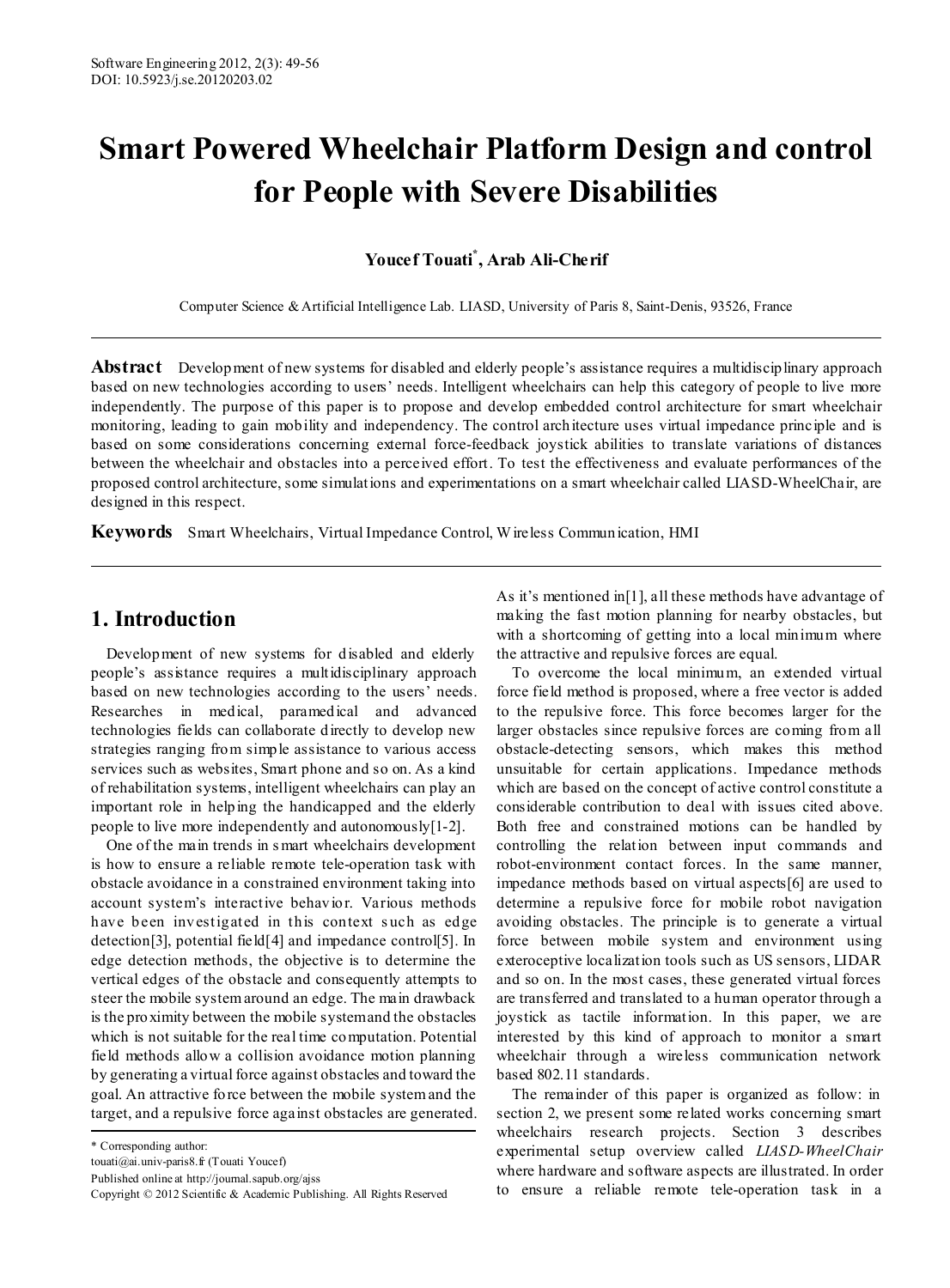constrained environment, in section 4, we've proposed a strategy for wheelchair monitoring and control based on virtual impedance concepts. Experimental and simulation results are outlined in section 5. Finally, a brief conclusion and perspectives are summarized in the last section.

# **2. Some Related Works**

Several research projects[7-10] using novel emerging technologies have been directed in the last decade to conceive and develop new hardware and software architectures to enhance the quality of service in terms of autonomy, mobility and accessibility. As an example, a TAO-2 project has been developed to increase the efficiency use of smart wheelchair[11] by establishing a methodology to design, implement, and test an effective add-on autonomy management system for use in conjunction with most common commercially available power wheelchairs. An adaptive, flexible and intelligent assistive technology has been proposed enabling users to participate fully in their daily lives[12-13]. An anti-collision and navigation systems aims to provide safe and intuitive means of mobility for people who have cognitive disabilities. In[14], intelligent assistance-system has been conceived to facilitate driving for severe disabled and elder people with heavy reduced physical and/or mental abilities. The idea is to make use of a cognitive model of the user to reduce considerably the amount of necessary user commands in order to enhance the dependability of the wheelchair control. A UT-Intelligent Wheelchair is a project that develops the notion of graceful motion for a robotic wheelchair motion[15]. TinMan[16] and Wheelesley[17] are two research projects that have been highlighted by designing control systems based on a graphical user interface that has successfully been integrated with an eye tracking system and single switch scanning as input methods. More recently, in[18], a Smart wheelchair uses a virtual interface displayed by an on-board projection system to implement a shared control framework that enables the user to interact with the wheelchair while it is performing an autonomous task. In[19], a modular smart wheelchair component system SWCS which can be added to a variety of commercial power wheelchairs has been elaborated. It is designed for all traditional input methods accommodations and for compatibility with multiple brands of wheelchairs. A s mart wheelchair integrating intelligent controllers that helps people with physical disabilities overcome daily problems has been proposed in[20]. It's equipped with onboard processing and multiple sensors. The system operates as a completely autonomous mobile robot platform. An intelligent control system allows giving more assistance to the users according to various sensors information such as cameras, laser range finder, and an onboard processing. In[21], a collaborative wheelchair assistant WCA is proposed for a full use of human skills by involving the user into the navigation control. The user gives the high-level commands and directly controls the speed, while the low-level control is taken over by the machine, which is tracking a software defined guide path. Based on some successful experiments results, path guidance brings safe motion and drastically simplifies the control. Hence, the wheelchair user adopts an optimal driving behavior from the first trial with a minimum of intervention. In the same manner, in[22], a research derived from the field of mobile robotics has been investigated to show how collaborative control techniques can be used to insure a best user-powered wheelchair interaction, predicting user intentions and responding to these predictions with adaptable levels of assistance. The same studies as in[23], illustrate how collaborative controls between user and wheelchair can be benefit. Another project allowing severely disabled people suffering from paraplegia and quadriplegia to steer an automated wheelchair is proposed[24]. It consists on a combination of a non-invasive EEG-based human-robot interface and an autonomous navigation system that safely executes issued commands. In[25], a s mart and automated wheelchair is experimented in complex navigational situations. For a given task, a conventional joystick and a proportional head-joystick can be used to assist the operator in his manoeuvring. Altering the translational and rotational velocities in situations where an obstacle blocks the user-commanded way, the driving assistance module significantly improves driver-performance by preventing all collisions along the way.

The work presented in this paper has the same perspectives as those concerning research projects mentioned above. It investigates one of the main trends in smart wheelchairs development area, which is about how to ensure a reliable remote tele-operation task with obstacle avoidance in free and constrained environments taking into account system' interactive behavior. Thus, Impedance control method based on the concept of active control can be considered also as an important contribution to deal with issues cited above. It provides a unified approach to all aspects of manipulation. Both free motion and contact tasks can be controlled using a single control algorithm. This method implements an algorithm that controls the relation between a velocity command and the contact force, which models the interconnection between an uncertain environment and a robot as impedance. In virtual impedance method, impedance is used to determine a repulsive force for mobile robot navigation avoiding obstacles. As an example, the principle of this method is used in[26], where the objective is to generate a virtual force between a wheelchair and the environment, which, in addition to the visual information, is transferred to a human operator through a joystick as tactile information.

In this paper, we are interested by this kind of control and particularly those concerning virtual impedance methods. For this purpose, we've proposed and developed embedded control architecture for smart wheelchair control and monitoring. The approach uses virtual impedance concept and is tested on experimental platform called LIASD-WheelChair. The implementation is based on some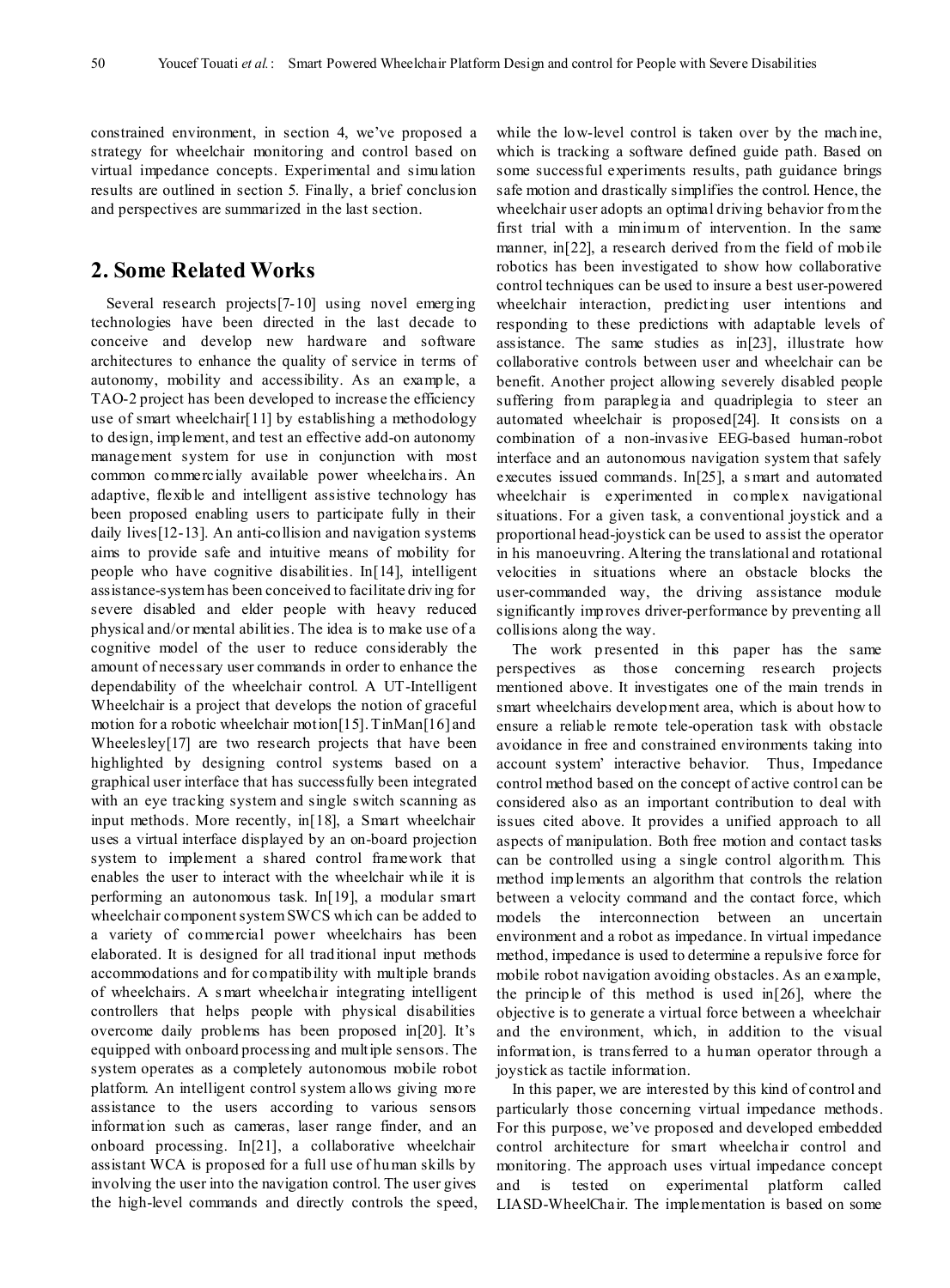considerations concerning external force-feedback joystick abilities to translate variations of distances between a smart wheelchair and obstacles into a perceived effort. The approach exploits also information provided by Wireless Internet Camera Server, which is mounted on the wheelchair headrest, enabling the user to refine the odometry by computing the distance of objects from the wheelchair and then determine the safest routes to the desired location.

In what follows, we present the experimental platform called LIASD-WheelChair, developed in our laboratory in collaboration with Engineering Research Center CRIIP of Orsay University.

# **3. Experimental Setup Overview**

#### **3.1. Embedded Architecture**

LIASD-Wheelchair prototype is an adjustable adults' powered wheelchair (Figure.1). It has the same mechanical structure as *Storm3* and can be monitored according to two operating modes: local mode and remote mode via wireless communication network based on 802.11 standards. It is suitable for indoor or outdoor use, has a range of 30km, and has the capacity to climb 35% slopes and 15cm kerbs. The wheelchair includes some standard features: a non-powered seating platform, adjustable removable armrests with embedded joystick, adjustable swinging leg-rests and a head-rest incorporating an embedded camera. The wheelchair is fitted with four ultrasonic (US) sensors to identify obstacles from distance of 3cm to 6m, with 3 to 4cm of resolution. Our system includes two optical incremental encoders with resolution of 500 Counts per Revolution.



**Figure 1.** Smart wheelchair prototype

Figure.2 shows different modules interconnection (remote computer, embedded laptop, different sensors, .etc.) for a better data flow using both wired and wireless networks.

The wireless network is based on IEEE 802.11 standard. The wheelchair can be controlled remotely using external force-feedback joystick. An embedded laptop mounted at the rear of the wheelchair allows managing US sensors via Fiveco card and controls Roboteq card using respectively an Ethernet and serial RS232 links.

In order to ensure navigation and anti-collision objectives a Wireless Internet Camera Server (TV-IP110W) is mounted on the wheelchair headrest. Images from the camera can be used to refine the odometry by computing the distance of objects from the wheelchair and then determine the safest

routes to the desired location taking into account collision avoidance strategy. The wheelchair embeds also a USB joystick which is a little bit more sophisticated than traditional one. The joystick which is a SpeedLink SL-6612 has many configurable buttons that makes the navigation easier.



The embedded control architecture is structured into three levels: basic control level, tactical level and strategy level (Figure.3)



**Figure 3.** Control architecture

The strategy level defines the way the wheelchair can achieve the main goal previously defined. Algorithms such as planning trajectories, localization, etc. are implemented to fulfill and ensure a desired task. Thus, a set of elementary actions are generated in the tactical level aiming to satisfy reached goals. In the basic control level, a PID control using an AX2550 controller is implemented. It can be configured in a speed or position mode using a selection matrix.

#### **3.2. Communication Architecture**

Figure.4 illustrates the global communication and control architecture of the platform.

An I2C protocol is used to manage US sensors module via a Fiveco card, and implement USB and RS232 communicat ion bus for embedded laptop (Asus-EeePC-10002H) and AX2550 controller interconnection. Via an adapter, incremental encoders are connected to Roboteq card trough RJ45 link.

An embedded Asus-EeePC-1002H laptop use to control the whole architecture of the wheelchair, includes some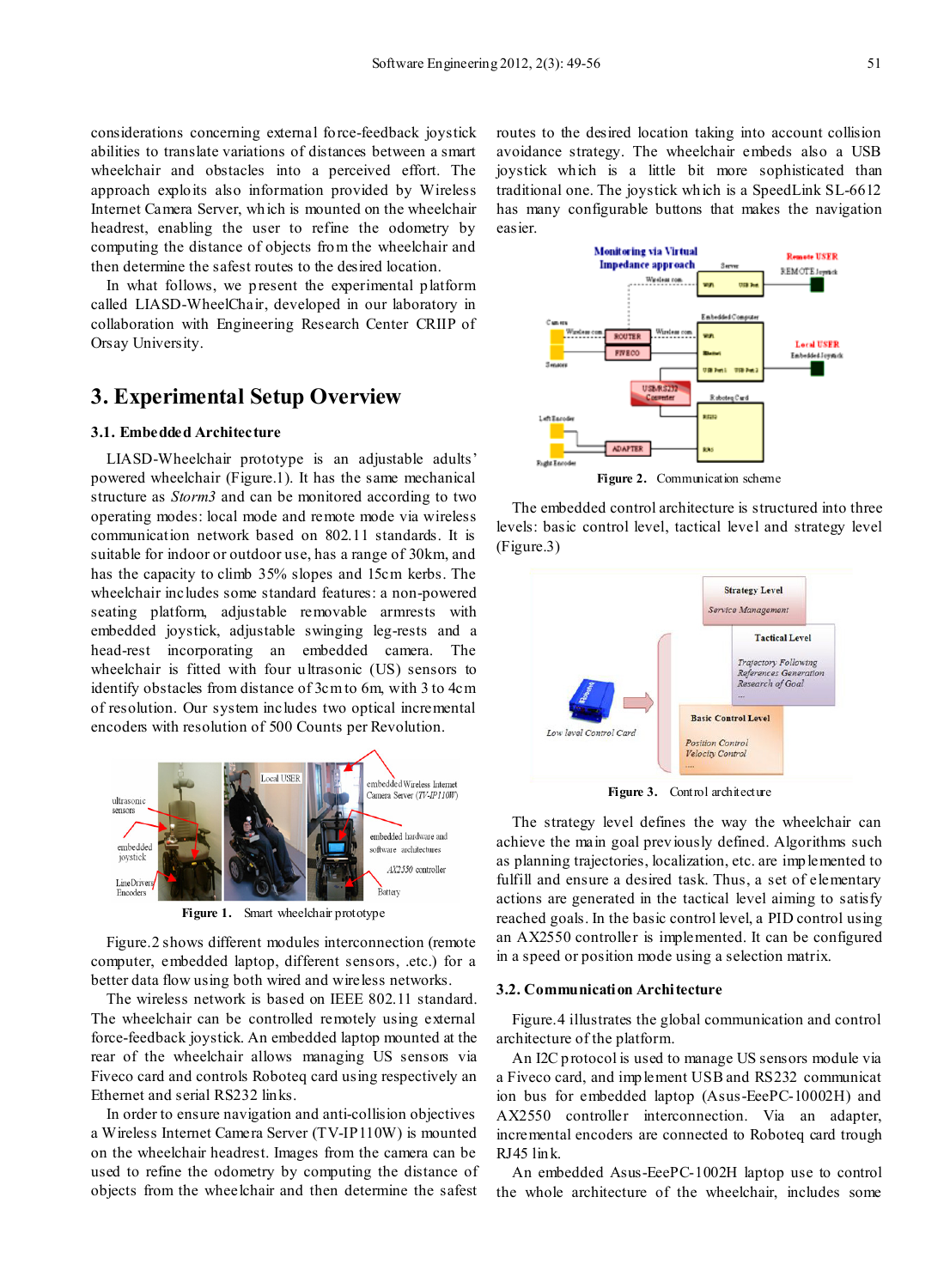features allowing a better information handling of different embedded modules (FiveCo, RoboTek, TRENDnet-TV camera,...) as well as those remotely located (server, routers ,...) via a wireless network.



**Figure 4.** Control and communication network scheme

Based on wireless IEEE 802.11 standard network, the wheelchair can be controlled and monitored continuously using an external joystick. In order to refine the odometry, information derived from wireless internet camera server allow the user to estimate distances between objects and the wheelchair thus to determine the safest routes to the desired location by avoiding collisions. This kind of monitoring can find its usefulness in some constraining situations as binding postures of the wheelchair in the environment, unconscious ness or tiredness of disabled people, and so on.

In this paper, we are interested by this kind of communication network. The objective is to ensure a reliable remote tele-operation task in a constrained environment by proposing a strategy for LIASD-WheelChair monitoring and control based on virtual impedance concepts. The control strategy is presented in the next section.

# **4. Virtual Impedance Approach**

#### **4.1. Proposed Approach Principles**

Since the works of Hogan in[27], impedance control approach is considered as one of the most frameworks to control the interactions between system and environment. This kind of approach ensures a smooth implementation of desired tasks by taking into account some real impedance parameters properties such as inertia, viscosity and stiffness, so that:

$$
F_e = M_e \cdot d\ddot{X}_e + B_e \cdot d\dot{X}_e + K_e \cdot dX_e. \tag{1}
$$

Where  $F_e$  describes the interaction force between system and environment and  $M_e$ ,  $B_e$  and  $K_e$  represent respectively the desired inertia, viscosity and stiffness of the considered system.

The displacement between the current position of the system  $X_e$  and the desired one  $X_d$ , can be defined as follows:

$$
dX = X_e - X_d . \t\t(2)
$$

The principle of classical impedance is clearly illustrated bellow (Figure.5). Since no effort is exerted until making contact between system and environment, this approach is not useful[16]. Recent researches have been directed towards the development of new concepts based on VI principles using visual information[17][18].

Based on these works, and particularly on those developed in[16], we propose in this paper a non-contact impedance control approach for smart wheelchair monitoring through wireless communication based on 802.11 standard.



**Figure 5.** Impedance interpretation.

As shown on Figure.6, virtual impedance is represented as spherical configuration between a mobile system and environment obstacles. Thus, when the mobile comes inside the virtual sphere, a virtual force is then generated before any contact.



**Figure 6.** Virtual impedance representation

Let us consider now, the case when the mobile approaches a security zone, and set a virtual sphere with radius *r* at the center of the mobile.

When the mobile comes into the interior of the virtual sphere, the normal vector from the surface of the sphere to the mobile  $dX_0$  can be written as:

$$
dX_0 = X_r - r \cdot n \tag{3}
$$

Where  $X_r = X_0 - X_{ev}$  represents the displacement vector of the mobile from position  $X_0$  to the center of the sphere  $X_{ev}$ .

The vector  $n \in \mathbb{R}^l$  is given by:

$$
n = \begin{cases} \frac{X_r}{|X_r|} & \text{si } \left( |X_r| \neq 0 \right) \\ 0 & \text{si } \left( |X_r| = 0 \right) \end{cases} \tag{4}
$$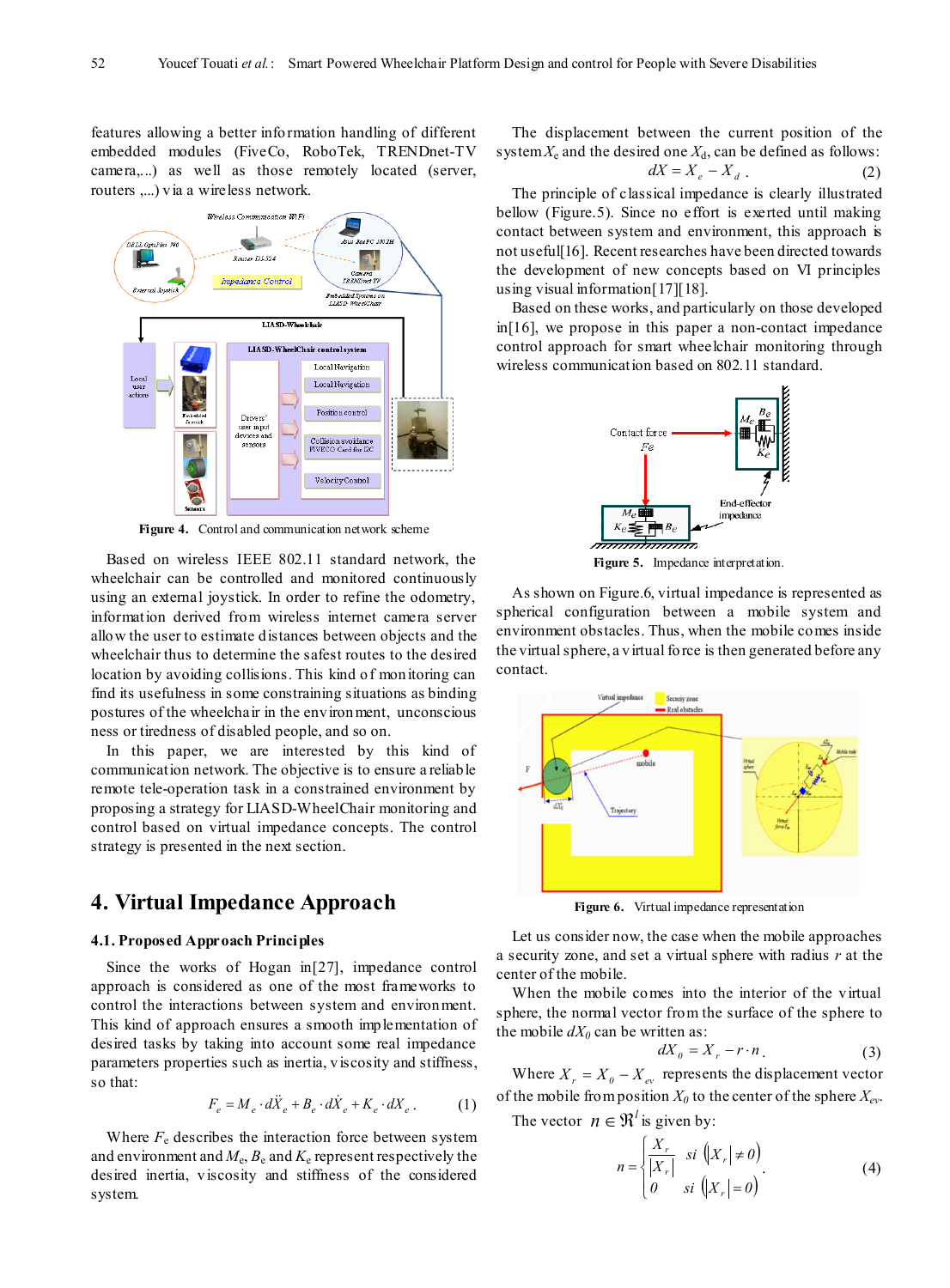If the mobile node moves inside the virtual sphere  $\left( |X| < r \right)$ , virtual impedance can be highlighted by computing a virtual force-feedback  $F_{ev} \in \mathfrak{R}^l$  exerted on the center of that sphere as follows:

$$
F_{ev} = \begin{cases} M_{ev} \cdot d\ddot{X}_0 + B_{ev} \cdot d\dot{X}_0 + K_{ev} \cdot dX_0 & \text{si} \quad \left| X_r \right| < r \\ 0 & \text{si} \quad \left| X_r \right| \ge r \end{cases} \tag{5}
$$

Where,  $M_{ev}$ ,  $B_{ev}$  and  $K_{ev}$  represent respectively the virtual inertia, viscosity and stiffness. One can note that the virtual force  $F_{ev}$  becomes zero when the mobile is not in the virtual sphere or is at the center of that sphere.

Moreover, one can note that a closed loop speed mode is performed using a full featured PID algorithm. The ultimate goal in well tuned PID parameters is to allow reaching the desired speed quickly without overshoot or oscillation. In that way, every 16 milliseconds, the controller can measure the actual motor speed and subtracts it from the desired position to compute the speed error. The resulting error value is then multiplied by a user selectable Proportional Gain. The effect of this part of the algorithm is to apply power to the motor which is proportional with the difference between the current and desired speed: when far apart, high power is applied, with the power being gradually reduced as the motor moves to the desired speed.

#### **4.2. Software As pects**



**Figure 7.** Virtual impedance algorithm

This approach is implemented according to some considerations concerning force-feedback joystick abilities to monitor remotely LIASD-WheelChair taking into account environment obstacles (Figure.7). The proposed algorithm for our application shows that according to US sensors data, the perceived efforts as tactile information on the joystick allow the users to take the right decisions for wheelchair monitoring.

As shown on Figure.8, we have developed a software architecture including a set of classes taking into account the application entirely. Thus, G SDL Jostick and joy impl represent two classes developed to handle the force-feedback joystick module allowing the user to monitor remotely the wheelchair.

We note that these classes are developed with Qt and implemented under directInput tool.



**Figure 8.** Software architecture

In order to show the contribution of virtual impedance approach, we have realized a set of simulations and experimentations.

## **5. Simulation and Experimental Results**

The objective is to perform some tests in order to analyse the behavior of the LIASD-WheelChair interacting with environment. Thus, based on generated virtual forces that are transferred and translated through a joystick as tactile information, the human operator can perform a set of movements to maneuver the wheelchair. In this context, as a model of environment, we have proposed a circular configuration with a real behavior model of LIASD-WheelChair. One can note that different models of environment can be chosen such as square, ellipse, etc.

First, virtual impedance parameters  $K_{ev}$ ,  $B_{ev}$  and  $M_{ev}$  are set arbitrarily and respectively to the following values  $50$ [N/m], 10[Ns/m] and 2[kg]. Notice that the stiffness of the object is much higher that the positional stiffness of the impedance, so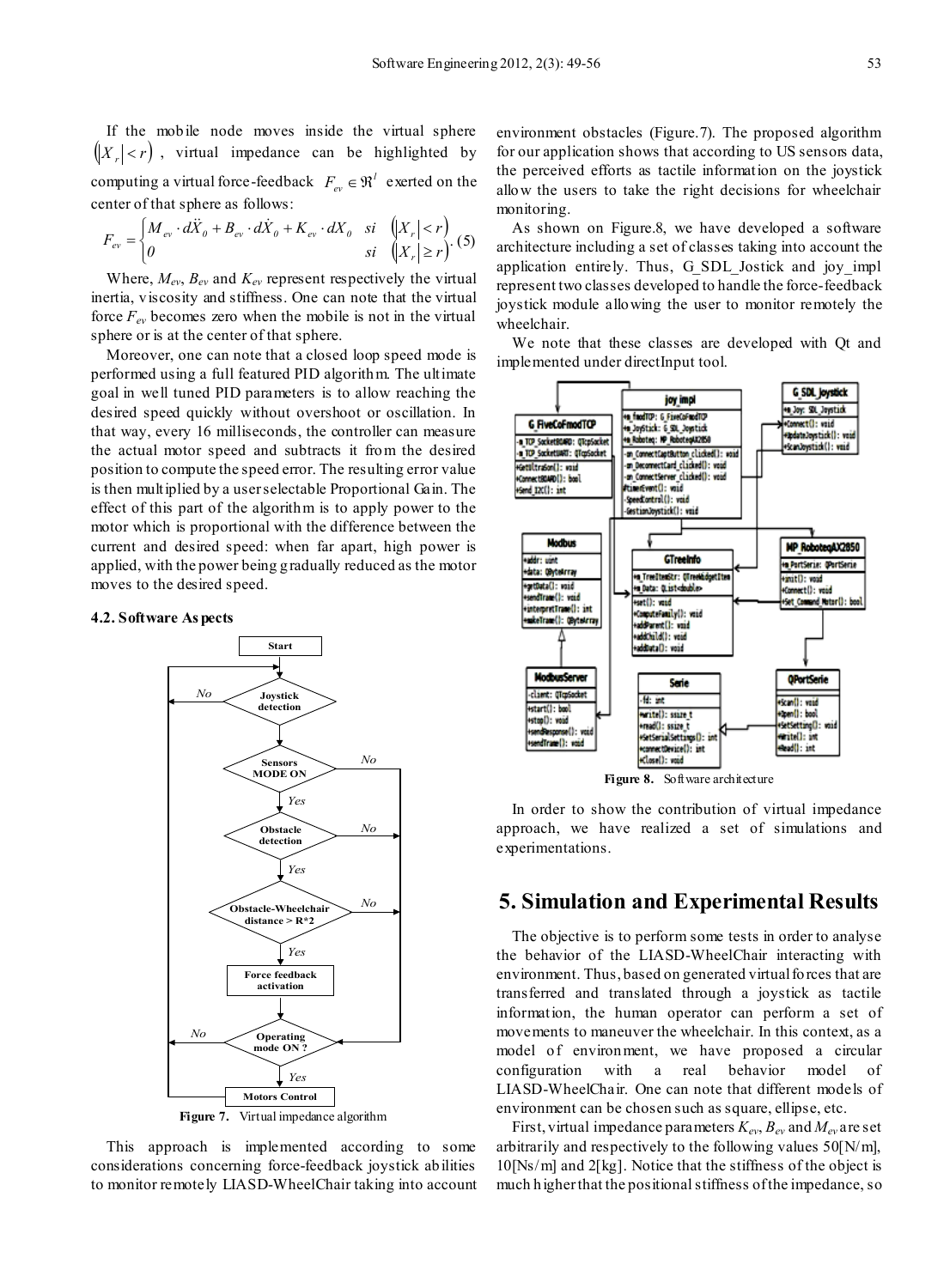that the environment can be considered rigid. Moreover, for Sample-axis, each second corresponds to 100 Samples.

Figure.9, illustrates the exerted efforts by the joystick in the environment (Environment 1). Indeed, from sample 250, we note an increasing of the perceived efforts on the joystick corresponding to the first contact between the wheelchair and the virtual sphere. At this time, the reached value is 1100 and oscillates around 1000 and 1250. After sample 2000, the perceived force decreases to a minimum value of 400. Despite this, the intensity remains very weak.



**Figure 9.** Exerted efforts on the environment

From Figure.10, one can see that the real trajectory of wheelchair (Environment 1) doesn't reflect the desired one, but it also goes beyond the specified environment. This can be explained by the fact that the virtual stiffness has a small value which leads to a weak force felt on the joystick.

To show the interest of the proposed virtual impedance method, we have simulated another implementation with different value of  $K_{ev}$ . Thus, we have integrated a value of 250[N/m]. Thus, as we can see from Figure.9 and Figure.10, the joystick set a real trajectory which doesn't go through the desired one (Environment 2). The fact that the stiffness value is significant, the perceived efforts are also significant (Environment 2) leading thus, to make the wheelchair follow the trajectory without any direct contact with real environment.



These results show that the increasing of the perceived efforts, from sample 300, to the value of 1000 corresponds to an elementary displacement  $dX_0$  of 20[cm]. This illustrates the first contact between the wheelchair and the virtual sphere. These efforts tend to oscillate respectively between 1200 and 25 according to X and Y-axis.

Figure.11 and Figure.12 show respectively the wheelchair trajectories according to X-axis and Y-axis for different values of environment stiffness  $K_{ev}$ = 50[N/m] and 250[N/m]. According to changing parameters like those of environment and robot-environment interaction, the controller must be adaptive to time-variable system, which is an important feature for its implementation. In fact, when the wheelchair motion is constrained by the environment, its trajectory is modified using contact forces. This can be considered as a disturbance which could rapidly change the global behaviour of the task. In this case, the use of virtual impedance control is very efficient and the corresponding results are very close to the desired ones, except some peaks indicating virtual contacts between the wheelchair and the environment. When contact forces between parts arise, along a direction, the corresponding results exhibit a peaks then decreases and oscillate around the desired values.



To illustrate the usefulness of the proposed virtual impedance approach for LIASD-WheelChair remote monitoring experimentally, we have performed some tests.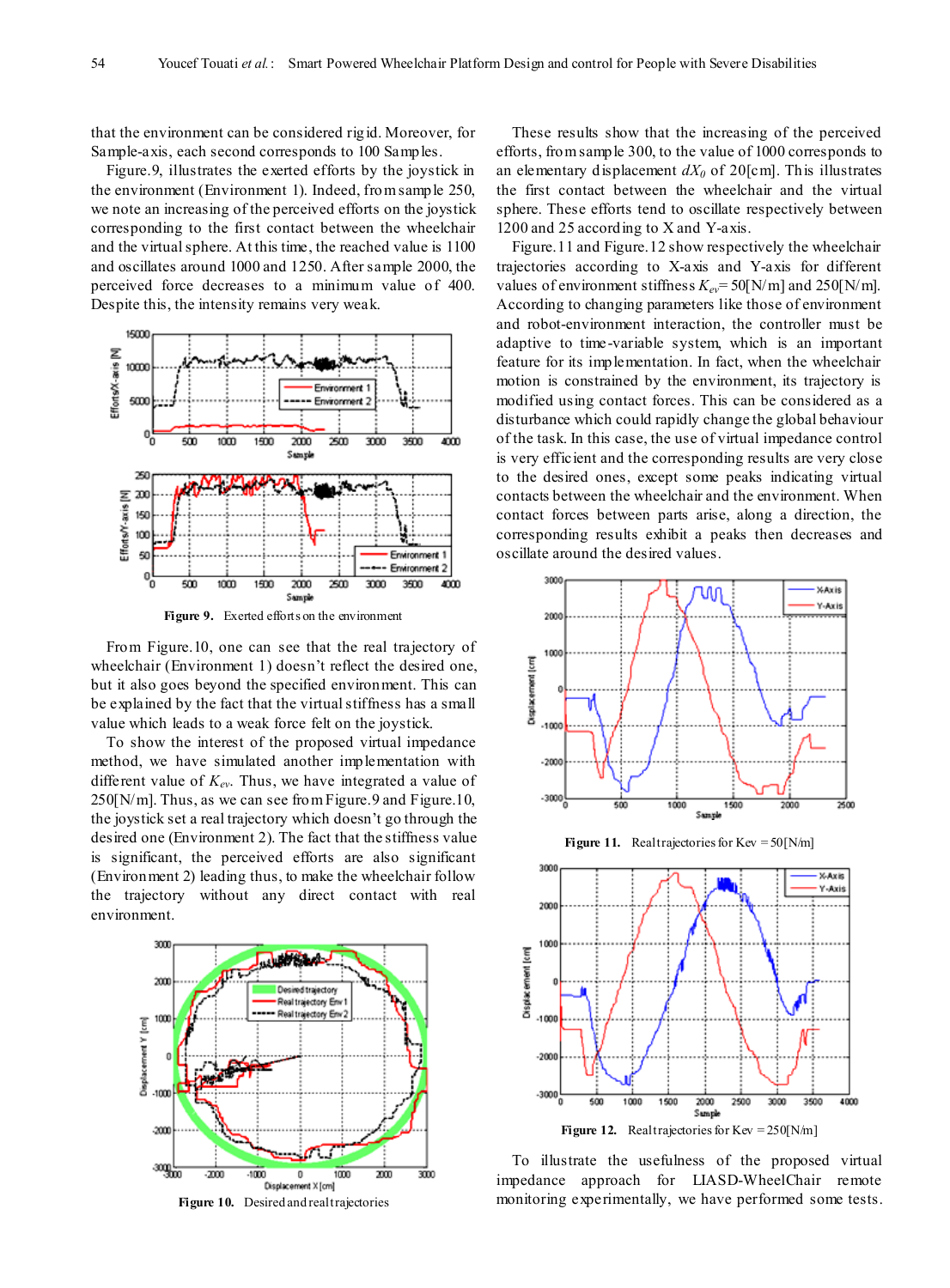For this purpose, information coming from various sources, i.e., US sensors and wireless camera, through wireless network allow the human operator to ensure a right positioning a sweet manoeuvrability of the wheelchair.

Thus, Figure.13 illustrates different postures of the wheelchair. Here, the monitoring is ensured using both an external and embedded joysticks with identical characteristics. Thus, to ensure a safe control of the wheelchair according to some tele-operated movements of the joysticks, a specific PID parameters related to speed controller have been determined, so that, Proportional, Differential and Integral components values are respectively  $K_p = 2$ ,  $K_d = 2$  and  $K_i = 2$ .



**Figure 13.** LIASD-WheelChair moving in constrained environment

Using Wi-Fi communication mode (Figure.13 (a)-(j)), the wheelchair performs a good trajectory in constrained environment. In this case, an external joystick is requested to ensure the wheelchair monitoring continuously. This kind of control transition can happen in emergency cases particularly, when the wheelchair doesn't respond to some desired control actions. Moreover, the use of a Wireless Internet Camera Server, which is mounted on the wheelchair headrest, enables the user to refine the odometry by computing the distance of objects from the wheelchair and then determine the safest routes to the desired location by avoiding collisions. In Figure.13  $(k)-(m)$ , the wheelchair is locally monitored by the user. Here, as in tele-operated mode, via a force feedback joystick the user perceives virtual forces leading him to have a better monitoring.

# **6.Conclusions**

In this paper we have proposed an approach dedicated for improving handicapped people's assistance and particularly those concerning smart wheelchairs. We have presented an approach based on virtual impedance method leading to control and to monitor LIASD-Wheelchair remotely through wireless communication network which is based on 802.11 standards. This kind of approach allows a reliable remote manoeuvring with obstacle avoidance in a constrained environment taking into account system's interactive

behavior. In order to test the effectiveness of the proposed approach, simulations and experimentations have been designed in this respect. Thus, according to the obtained results, some future researches and perspectives involving new techniques such as neural networks and fuzzy logic should be undertaken in order to increase performances in terms of accessibility and autonomy.These promising results lead us to further investigation into the use of this control approach for other kinds of tasks

Some other research perspectives can be investigated in the same direction as projects mentioned above, contributing to propose new software and hardware architectures based on emerging technologies such as wireless sensor network, RFID and web-services in order to improve autonomy, mobility and accessibility of disabled people in their daily live.

## **ACKNOWLEDGEMENTS**

Authors would like to thank the Computer Science Department of Paris-8 University for its financial support and the Engineering Research Center CRIIP team of ENS Cachan for their availability and technical collaboration.

## **REFERENCES**

- [1] Tao Lu, Kui Yuan, Haibing Zhu and Huosheng Hu, "An embedded control system for intelligent wheelchair", in Proceedings of 27th Annual International Conference of the IEEE Engineering in Medicine & Biology Society, Shanghai, China, 2005.
- [2] T. Rofer and A. Lankenau, , "Ensuring safe obstacle avoidance in a shared-control system", in Proceedings of 7th IEEE International Conference on Emerging Technologies and Factory Automation, vol.2, pp.1405-1414, July 1999.
- [3] J. Borenstein and Y. Koren, "Obstacle avoidance with ultrasonic sensors", IEEE Journal of Robotics and Automation, vol.RA-4, no.2, pp.213-218, 1988.
- [4] J. Borenstein and Y. Koren, "Real-time obstacle avoidance for fact mobile robots", IEEE Transaction on System, Man and Cybernetics, vol.19, no.5, pp.1179-1187, 1989.
- [5] N. Hogan, "Impedance control: An approach to manipulation", Part I, Part II, Part III, ASME J. Dynamic Systems, Measurements and Control, vol.107, no.1, pp.1-24, 1985.
- [6] J. Ota, T. Arai, E. Yoshida, D. Kurabayashi and T. Mori, "Real time planning method for multiple mobile robots", in Proceedings of the IEEE International Symposium on Assembly and Task Planning, pp.406-411, 1995.
- [7] R.C. Simpson, "Smart wheelchairs: A literature review", Journal of Rehabilitation Research & Development, vol.42, no.4, pp. 423-436, 2005.
- [8] C. Gao, I. Hoffman, T. Panzarella and J. Spletzer, "ATRS A Technology-based solution to automobility for wheelchair